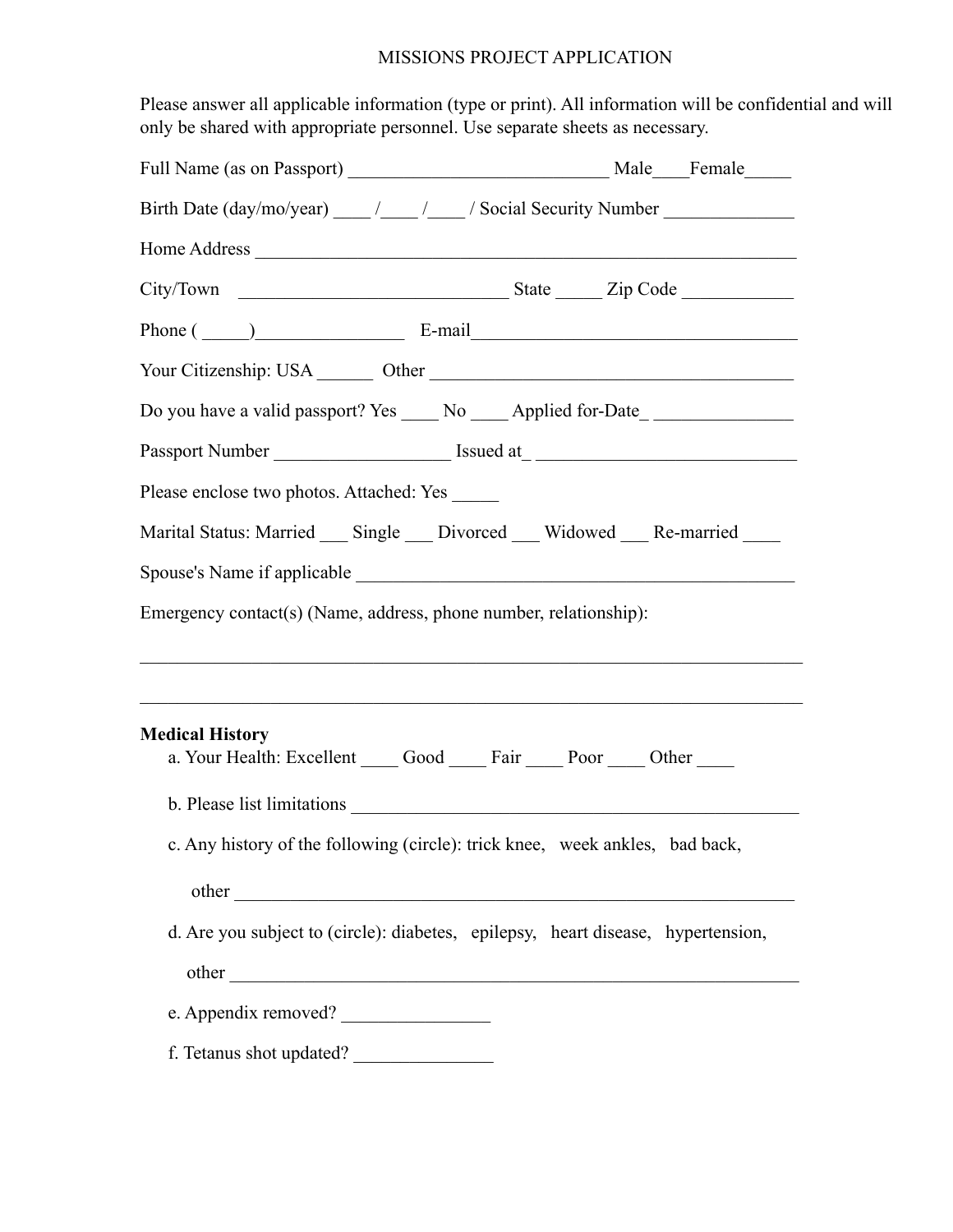| g. List Current Medications:                                                                                                                          |
|-------------------------------------------------------------------------------------------------------------------------------------------------------|
|                                                                                                                                                       |
| i. Medical treatment received in past 12 months:                                                                                                      |
| j. Have you had or been exposed to any contagious in past six months?                                                                                 |
|                                                                                                                                                       |
|                                                                                                                                                       |
|                                                                                                                                                       |
| Pastor's Name (pastor will be contacted for reference: _________________________                                                                      |
| Are you a member? Yes _____ No ______ Please list below your church activities/offices                                                                |
| <u> 1999 - Johann John Stone, Amerikaansk politiker (d. 1999)</u><br>Briefly relate how and when you became a Christian _____________________________ |
| In your daily life, what does Jesus Christ mean to you?                                                                                               |
| Why are you seeking to serve in a Christian mission setting?                                                                                          |
|                                                                                                                                                       |
| Fluent Fair<br>Poor                                                                                                                                   |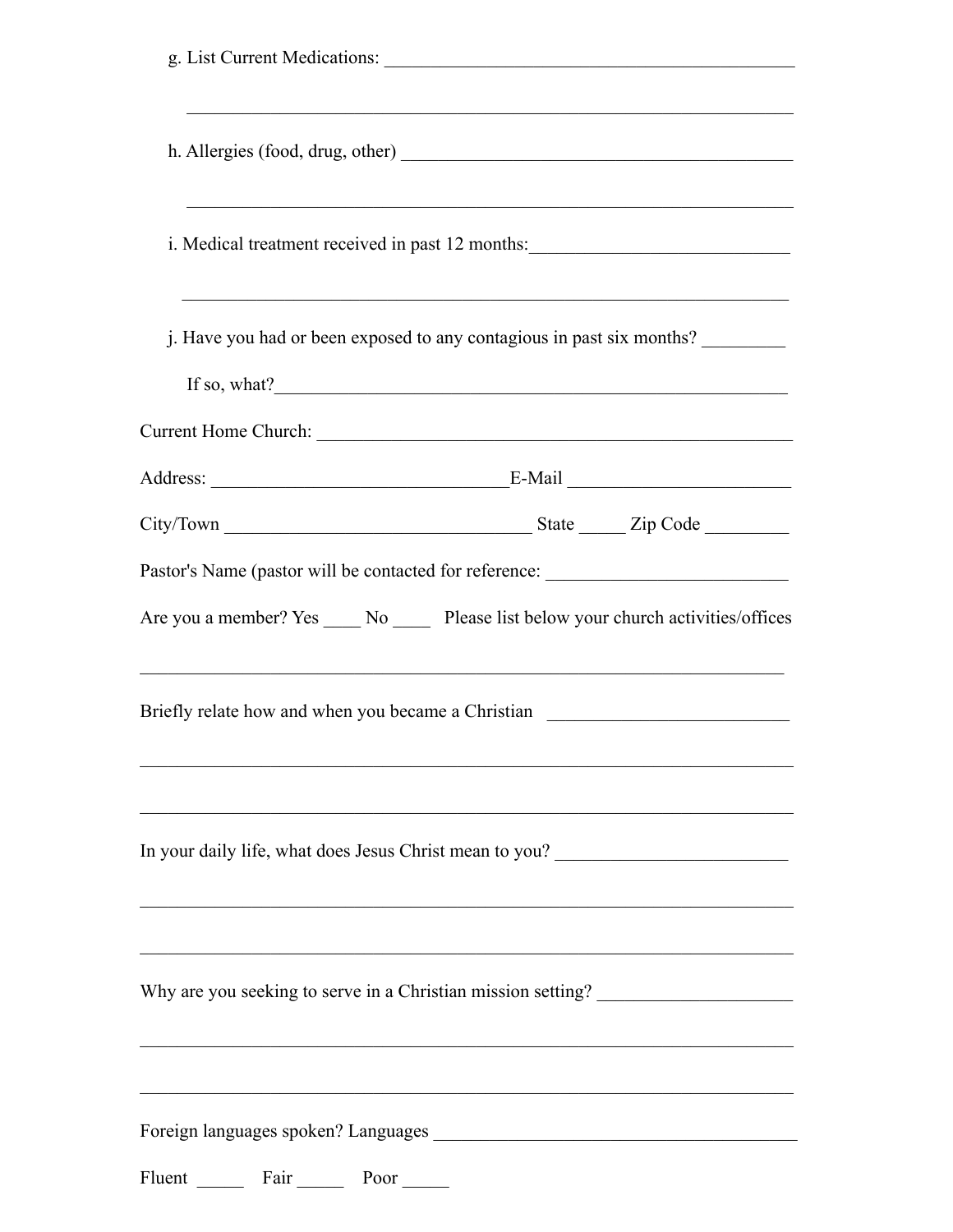## **Participant Liability Release Form**

Please read before signing, as this constitutes the agreement as a volunteer and the understanding of your working relationship as a volunteer with Olive Branch Baptist Church.

As a volunteer of the Olive Branch Baptist Church Mission Team, I confirm that I am going as a team member to the following mission field:\_\_\_\_\_\_\_\_\_ \_\_\_\_\_\_\_\_\_ to provide the following ministry

\_\_\_\_\_\_\_\_\_\_\_\_\_\_\_\_\_\_\_\_\_\_\_\_\_\_\_\_\_\_\_\_\_\_\_\_\_\_\_\_\_\_\_\_\_\_\_\_\_\_\_\_\_\_\_\_\_\_\_\_\_\_\_\_\_\_\_\_\_\_\_\_\_\_\_\_\_\_\_\_\_\_

I understand that this work may involve a risk of physical injury and may involve hard physical labor, heavy lifting and other strenuous activity; and that some activities may take place on ladders and building framing other than ground level, I certify that I am in good health and physically able to perform the type of work necessary for this mission project.

I understand that I am engaging in this project at my own risk. I understand that this is a "grass roots" activity to minister to the needs of others. I assume all risk and responsibility from any damage or injury to my property or any personal injury that I may sustain while involved in this project, and related medical costs and expenses. Each individual will have the responsibility of providing his or her own health and accident insurance in the event of any illness or injury experienced during this volunteer mission.

In the event that Olive Branch Baptist Church arranges accommodations, I understand that they are not responsible for my personal effects and property and that they will not provide lock-up or security for any items. I will hold them harmless in the event of theft or for loss resulting from any source or cause. I further understand that I am to abide by whatever rules and regulations may be in effect for the accommodations at that time.

Parents are responsible for children that are minors and under the age of 18. Both parents or legal guardians must sign this agreement except in the case where one parent/guardian has sole custody of the child.

By my signature, for myself, my estate and my heirs, I release, discharge, indemnify and forever hold Olive Branch Baptist Church, Concord Baptist Association or Virginia Baptists together with their officers, agents, servants, and employees, harmless from any and all causes of action arising from my participation in this project, and travel or lodging associated therewith, including any damages which may be caused by their negligence.

By my signature, as a parent of a minor under the age of 18, I give permission for my child to operate power tools that are necessary to carry out the mission project. I may opt out by listing specifically which power tools my child may not use.

 $\overline{a}$ 

By my signature, I also give permission for any photos, imagines or likeness of me to be used as a means to share the mission trip with others and/or to promote interest in future mission trips. I understand this includes posting photos, imagines and likeness on the church website or other internet sites. It also includes presentations to church: and other groups. I may opt out by listing specifically where photos, imagines or likeness of me may not be used.

| Signature of Participant                                         | Date  |
|------------------------------------------------------------------|-------|
| Signature of Parent/Guardian if participant is a minor under 18. | Date: |
| Signature of Parent/Guardian if participant is a minor under 18. | Date: |